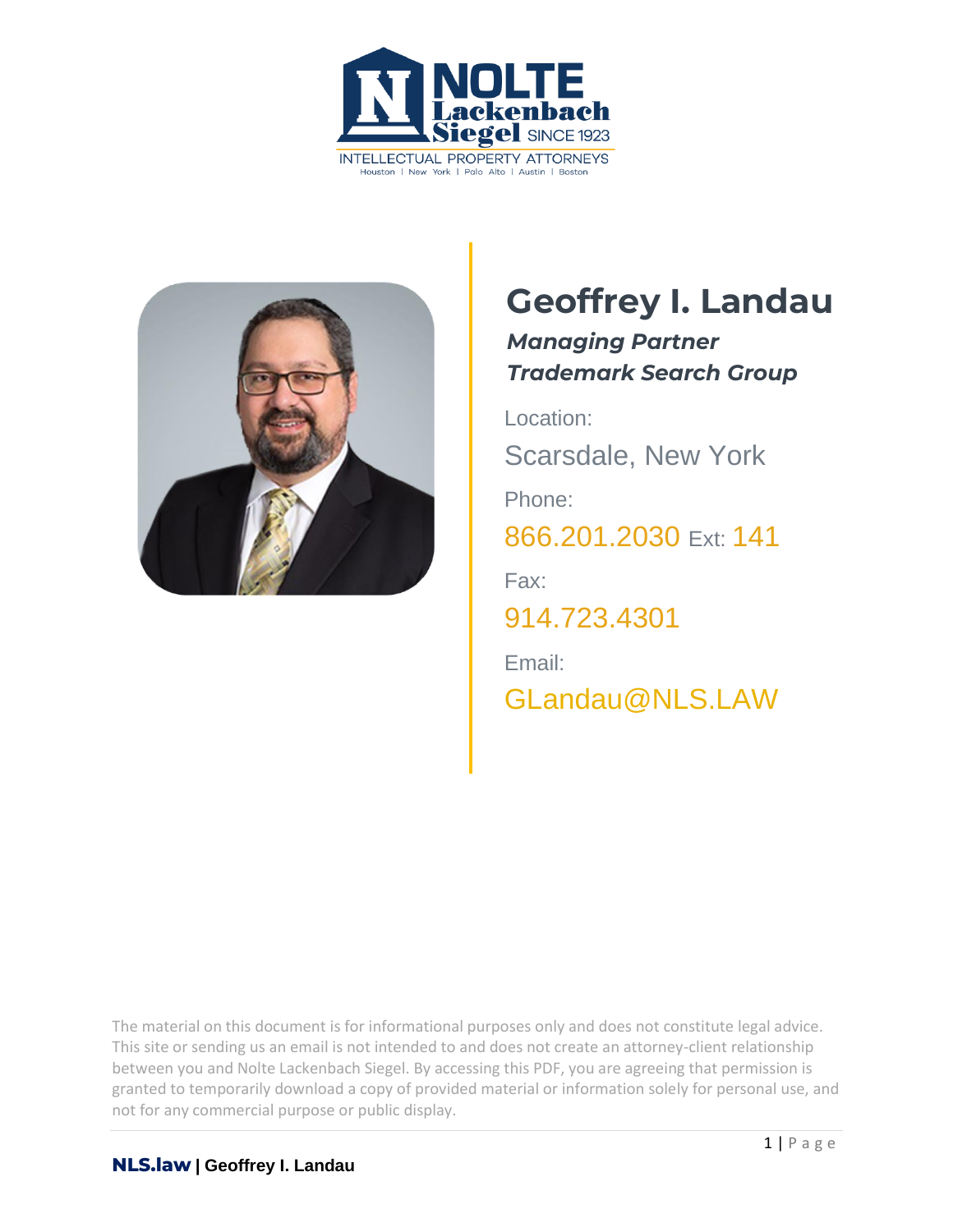

As head of the firm's U.S. Trademark Search Department, Mr. Landau is responsible for providing advice and counseling to clients seeking to adopt and protect new trademarks (brand names, sound marks, designs, logos, etc.) in the U.S. market. His department provides guidance and formal legal opinions that are the "first step" in securing trademark rights. Clients who wish to satisfy their legal "due diligence" requirements and to avoid or minimize infringement risks - know Mr. Landau well. Mr. Landau oversees a department that handles trademark clearance for a wide variety of industries, including pharmaceutical, automotive, electronics, computer hardware and software, photography, as well as a host of cosmetics, fashion, hand tool, professional cutlery, chemical, and other manufacturers.

Mr. Landau was instrumental in setting up a bifurcated system for preliminary trademark searching. Quick in-house searches of the records of the United States Patent and Trademark Office provide clients with a thumbnail sketch of the potential risks associated with a new proposed mark. If marks are knocked-out at this early stage, clients save significant search costs. If clients are comfortable with the preliminary data, they proceed to the benchmark for trademark clearance, the Comprehensive trademark search (covering federal, state, and common law marks, including Internet and domain name uses). Whether clients opt for the quick in-house search or start immediately with the Comprehensive search, they receive clear and succinct advice and guidance.

Under the tutelage of Mr. Landau, the Search Department also evaluates marks for connotative interpretation, seeking to avoid the adoption of marks that have a negative connotation; and reviews client websites, catalogs, sell sheets, and other promotional materials and media for proper trademark marking and usage.

Whether a client needs to clear a thousand proposed marks or only a handful, Mr. Landau gets the job done.